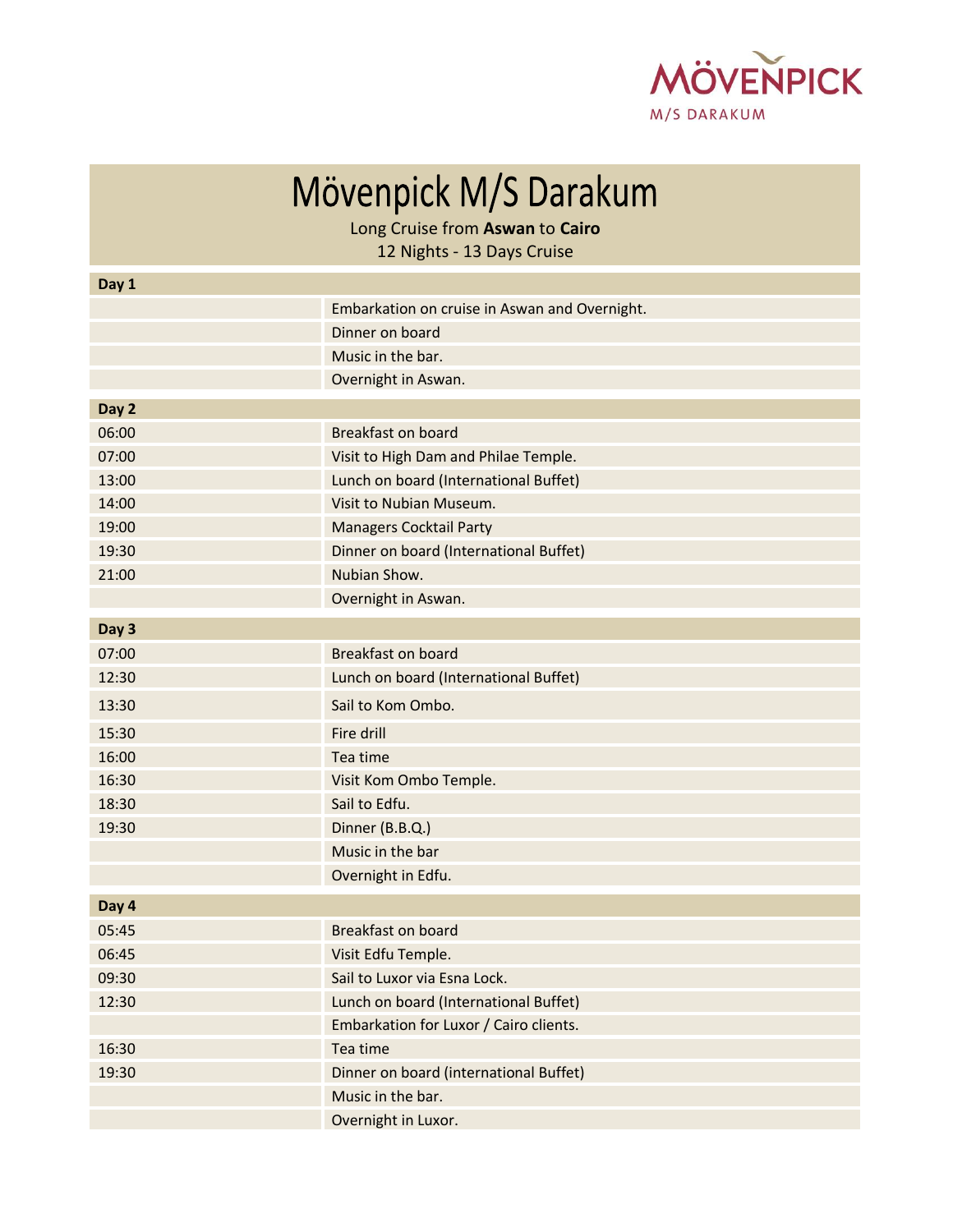| Day 5 |                                                                                                                                                                         |
|-------|-------------------------------------------------------------------------------------------------------------------------------------------------------------------------|
| 06:00 | <b>Breakfast on board</b>                                                                                                                                               |
| 07:00 | Visit the West Bank (Valley of kings + Hatshepsut Temple).                                                                                                              |
| 12:30 | Lunch on board (International Buffet)                                                                                                                                   |
| 14:00 | Visit East bank (Karnak & Luxor Temples).                                                                                                                               |
| 19:30 | Dinner on Board (international buffet)                                                                                                                                  |
| 21:00 | Belly Dancer.                                                                                                                                                           |
|       | Overnight in Luxor.                                                                                                                                                     |
| Day 6 |                                                                                                                                                                         |
| 07:00 |                                                                                                                                                                         |
| 13:00 | Breakfast on board during sail to Qena.                                                                                                                                 |
|       | Lunch on board (International Buffet)                                                                                                                                   |
| 14:00 | Visit Dendara Temple                                                                                                                                                    |
| 16:00 | Back to Ship in Qena and sail to Naga Hammadi                                                                                                                           |
| 17:00 | Tea time                                                                                                                                                                |
| 19:30 | Dinner on board (B.B.Q)                                                                                                                                                 |
|       | Music in the bar                                                                                                                                                        |
|       | Passing the bridges in Naga Hammadi                                                                                                                                     |
|       | Overnight in Naga Hammadi                                                                                                                                               |
| Day 7 |                                                                                                                                                                         |
| 05:00 | Sail to El Balyana via Abu Homar's bridge & lock                                                                                                                        |
| 07:00 | <b>Breakfast on board</b>                                                                                                                                               |
| 10:00 | Visit Abydos Temple                                                                                                                                                     |
| 12:30 | Sail to Sohag                                                                                                                                                           |
| 13:00 | Lunch on board (International Buffet)                                                                                                                                   |
| 16:30 | Tea time                                                                                                                                                                |
| 19:00 | <b>Egyptian Wine Tasting</b>                                                                                                                                            |
| 19:30 | Dinner on board. (Oriental buffet)                                                                                                                                      |
| 21:00 | Galabeya Party                                                                                                                                                          |
|       | Overnight Sohag.                                                                                                                                                        |
| Day 8 |                                                                                                                                                                         |
| 03:50 | Sail from Sohag to Tel El Amarna, the home of the 'Amarnian experience via<br>Asyout's lock                                                                             |
| 08:00 | <b>Breakfast on board</b>                                                                                                                                               |
|       | Pass Asyout's lock & sail to Tel El Amarna                                                                                                                              |
| 13:00 | Lunch on board (International Buffet)                                                                                                                                   |
| 14:30 | Stop in front of Prince Tawdrous Monastery to view the monastery from the<br>boat (guide will of course provide some explanation on the importance of the<br>monastery) |
| 17:00 | <b>Tea Time</b>                                                                                                                                                         |
| 19:00 | Cookery Lesson on board                                                                                                                                                 |
| 19:30 | Dinner on board (B.B.Q.)                                                                                                                                                |
|       | Overnight Tel El Amarna                                                                                                                                                 |
| Day 9 |                                                                                                                                                                         |
|       |                                                                                                                                                                         |
| 05:30 | Breakfast on board                                                                                                                                                      |
| 06:45 | Visit northern tombs of Tel El Amarna, the Royal Tomb of Akhenaten, The<br>northern Palace, The Small temples of Aten.<br>Visit Tuna El Gebel & Ashmunein               |
| 14:30 | Lunch on board (International Buffet) during sail to Minya                                                                                                              |
| 17:00 | Tea time                                                                                                                                                                |
| 19:00 | Dinner on board (Italian Buffet)                                                                                                                                        |